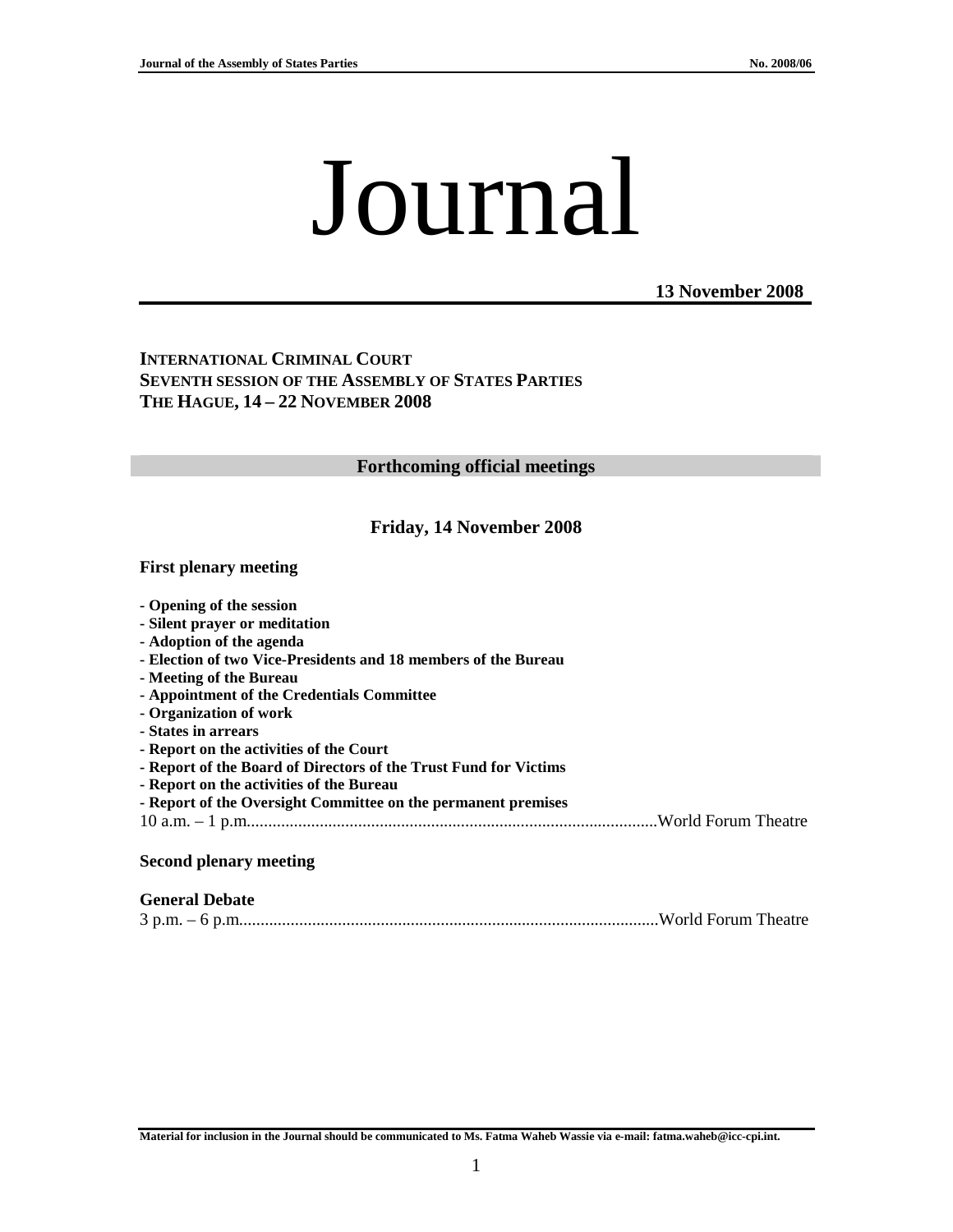# **Saturday, 15 November 2008**

## **Third plenary meeting**

| <b>General Debate</b>                                                                                                                                   |  |  |  |  |
|---------------------------------------------------------------------------------------------------------------------------------------------------------|--|--|--|--|
| <b>Fourth plenary meeting</b>                                                                                                                           |  |  |  |  |
| <b>General Debate</b>                                                                                                                                   |  |  |  |  |
| <b>Monday, 17 November 2008</b>                                                                                                                         |  |  |  |  |
| <b>Fifth plenary meeting</b>                                                                                                                            |  |  |  |  |
| Consideration of the budget: Presentations by the Registrar of the International Criminal<br>Court and the Chair of the Committee on Budget and Finance |  |  |  |  |
| Working Group on the budget: consideration of the Audit reports                                                                                         |  |  |  |  |
| <b>Special Working Group on the Crime of Aggression</b>                                                                                                 |  |  |  |  |
| Tuesday, 18 November 2008                                                                                                                               |  |  |  |  |
| <b>Special Working Group on the Crime of Aggression</b>                                                                                                 |  |  |  |  |
| <b>Working Group on the budget</b>                                                                                                                      |  |  |  |  |

| <b>Special Working Group on the Crime of Aggression</b> |  |
|---------------------------------------------------------|--|
|                                                         |  |

## **Wednesday, 19 November 2008**

| Special Working Group on the Crime of Aggression |  |
|--------------------------------------------------|--|
|                                                  |  |
| Working Group on the budget                      |  |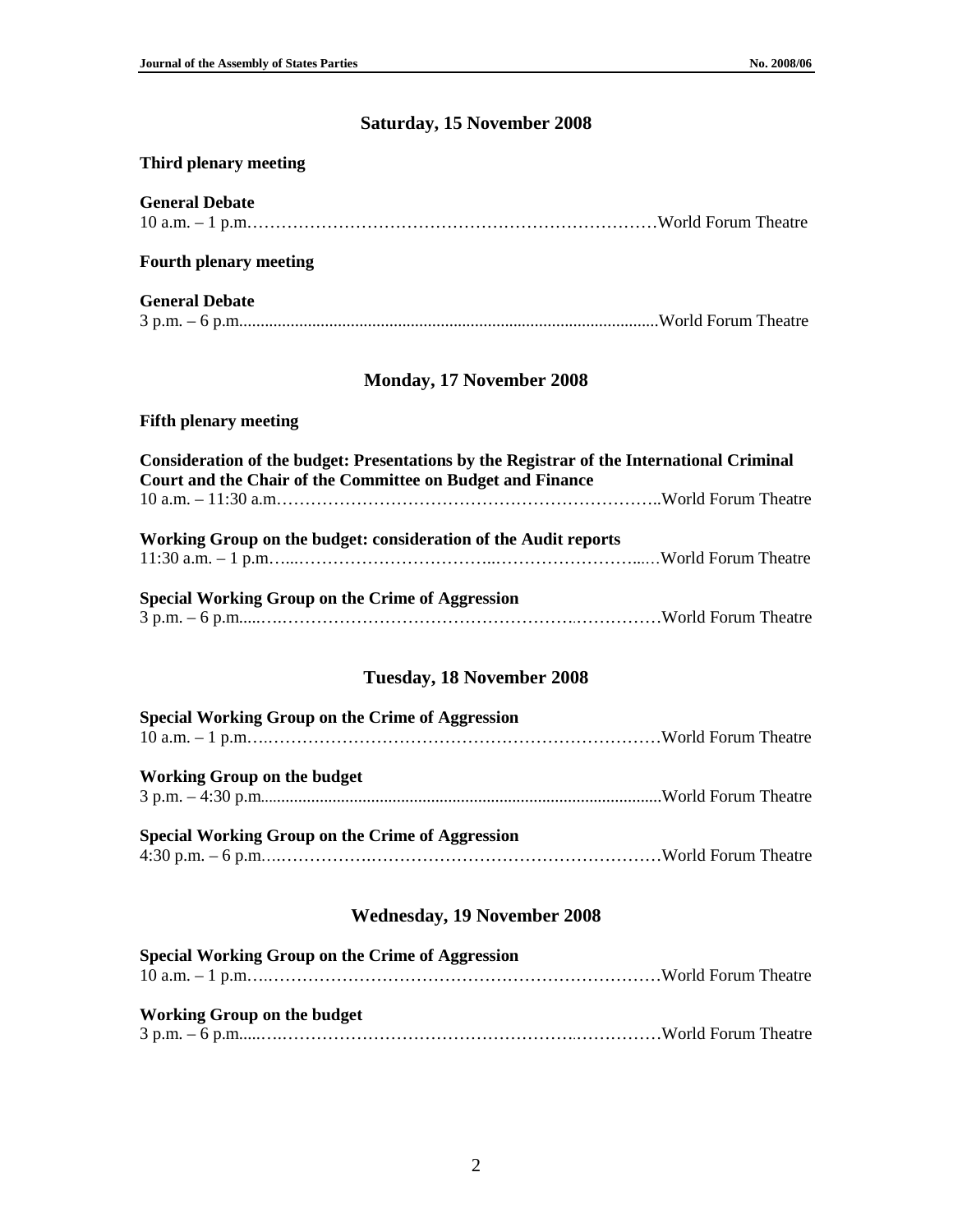# **Thursday, 20 November 2008**

| <b>Sixth plenary meeting</b>                            |  |
|---------------------------------------------------------|--|
| Progress report by the coordinators                     |  |
|                                                         |  |
| <b>Credentials Committee</b>                            |  |
|                                                         |  |
| <b>Special Working Group on the Crime of Aggression</b> |  |
|                                                         |  |
| <b>Working Group on the Review Conference</b>           |  |
|                                                         |  |
| <b>Working Group on the budget</b>                      |  |
|                                                         |  |
| <b>Consultations on the omnibus resolution</b>          |  |
|                                                         |  |

## **Friday, 21 November 2008**

| <b>Working Group on the Review Conference</b> |  |
|-----------------------------------------------|--|
| <b>Credentials Committee</b>                  |  |
| Consultations on the omnibus resolution       |  |
| <b>Reserved</b>                               |  |

## **Saturday, 22 November 2008**

### **Seventh plenary meeting**

| - Consideration of reports            |  |
|---------------------------------------|--|
| - Report of the Credentials Committee |  |
| - Oral report of the Rapporteur       |  |
| - Adoption of the report              |  |
| - Closure of the session              |  |
|                                       |  |
| <b>Reserved</b>                       |  |

|--|--|--|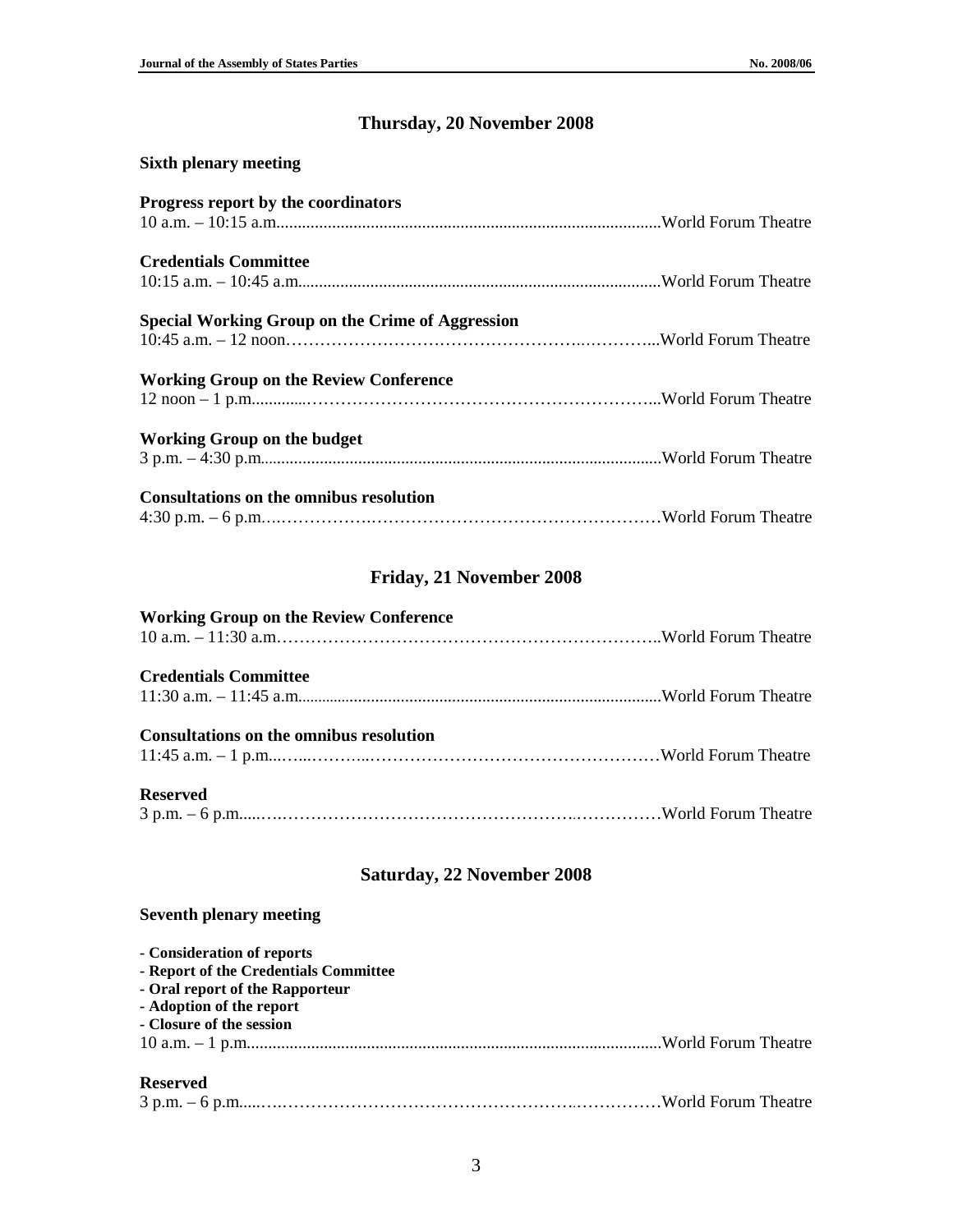## **Other forthcoming meetings**

### **Friday, 14 November 2008**

| <b>Bureau meeting</b>                                                                    |  |
|------------------------------------------------------------------------------------------|--|
|                                                                                          |  |
|                                                                                          |  |
| EU Presidency coordination meeting on the Assembly of States Parties                     |  |
|                                                                                          |  |
|                                                                                          |  |
| <b>CICC Press Briefing</b>                                                               |  |
|                                                                                          |  |
|                                                                                          |  |
| Middle East and North Africa region CICC regional meeting with Governments               |  |
|                                                                                          |  |
| Asia & Pacific CICC regional meeting with Governments                                    |  |
| $1 p.m. - 3 p.m.$ Coeania Room 2                                                         |  |
|                                                                                          |  |
| <b>International Justice Campaigning Conference (organized by Amnesty International)</b> |  |
|                                                                                          |  |
|                                                                                          |  |
| Roundtable discussion (organized by Parliamentarians for Global Action)                  |  |
|                                                                                          |  |

## **Saturday, 15 November 2008**

| <b>Bureau meeting</b>                                                                    |  |
|------------------------------------------------------------------------------------------|--|
|                                                                                          |  |
|                                                                                          |  |
| <b>Ibero-American CICC regional meeting with Governments</b>                             |  |
|                                                                                          |  |
|                                                                                          |  |
| Africa CICC regional meeting with Governments                                            |  |
|                                                                                          |  |
|                                                                                          |  |
| <b>International Justice Campaigning Conference (organized by Amnesty International)</b> |  |
| Everest and Kilimanjaro Rooms                                                            |  |

#### **Sunday, 16 November 2008**

**International Justice Campaigning Conference (organized by Amnesty International)**  ..……………………………………………………………………Everest and Kilimanjaro Rooms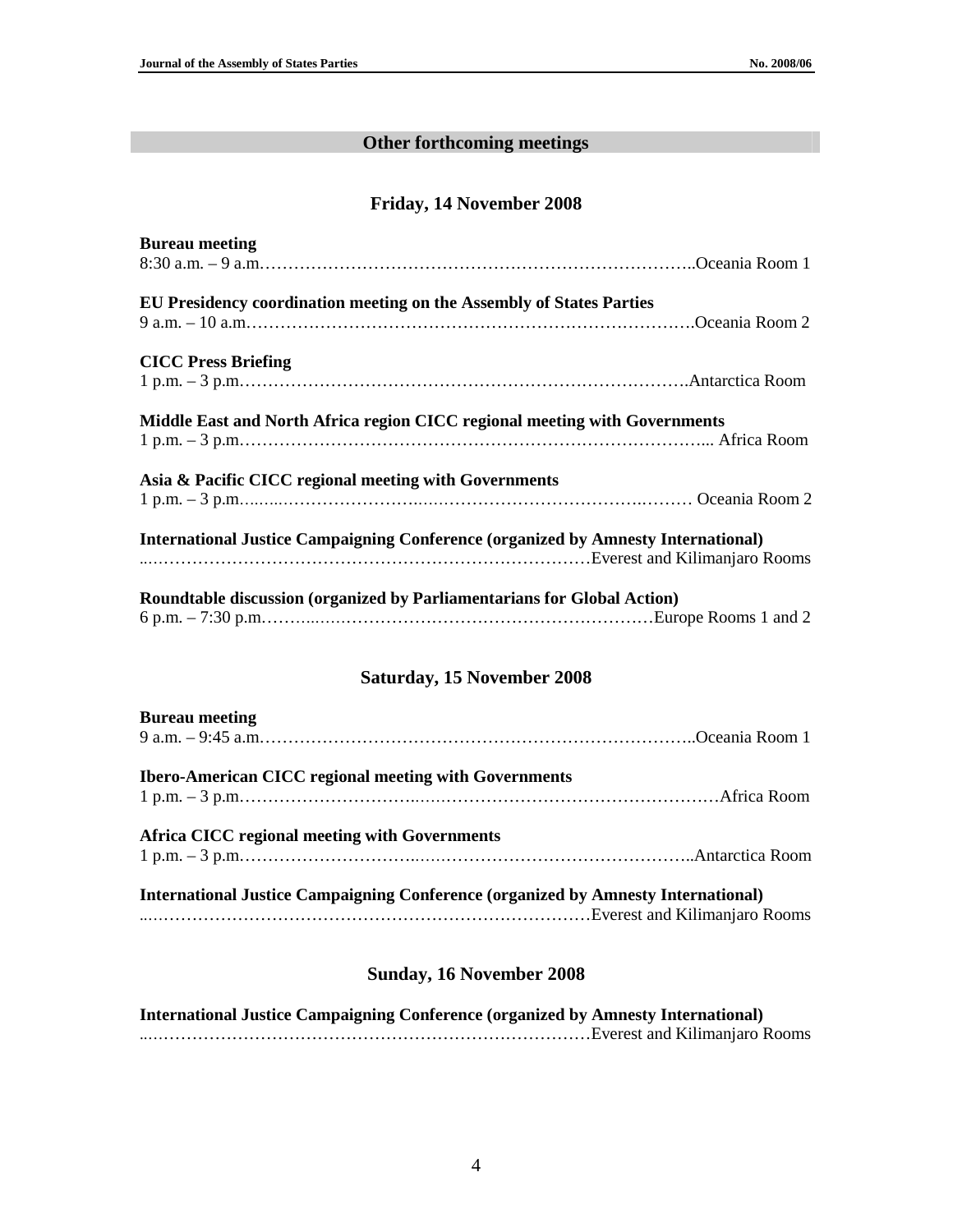## **Monday, 17 November 2008**

| <b>Bureau meeting</b>                                                                                                                                                 |  |
|-----------------------------------------------------------------------------------------------------------------------------------------------------------------------|--|
| EU Presidency coordination meeting on the Assembly of States Parties                                                                                                  |  |
|                                                                                                                                                                       |  |
| Briefing for Spanish-speaking countries on the Special Working Group on the Crime of<br><b>Aggression (hosted by the Embassy of Brazil)</b>                           |  |
|                                                                                                                                                                       |  |
| Meeting of the Justice Rapid Response Policy Group (hosted by the Embassy of Canada: All<br>interested States Parties are invited to attend. Lunch will be provided.) |  |
| <b>European Union CICC regional meeting with Governments</b>                                                                                                          |  |
| <b>Reception (hosted by the Embassy of Botswana)</b>                                                                                                                  |  |
| <b>CICC Reception for Governments and NGOs</b>                                                                                                                        |  |

## **Tuesday, 18 November 2008**

| <b>Bureau meeting</b>                                                                                                                            |  |
|--------------------------------------------------------------------------------------------------------------------------------------------------|--|
|                                                                                                                                                  |  |
| Meeting between EU Troika (France, Czech Republic and Sweden) and Australia, Brazil,<br>Canada and Japan on the universality of the Rome Statute |  |
|                                                                                                                                                  |  |
| <b>ICC</b> meeting on Witness Protection                                                                                                         |  |
| CICC Panel with judicial candidates for Governments and NGOs                                                                                     |  |
|                                                                                                                                                  |  |
| Reception, including an exhibit on the permanent premises award winners (hosted by the                                                           |  |
| <b>Municipality of The Hague)</b>                                                                                                                |  |
|                                                                                                                                                  |  |

 \* Transportation from the World Forum Convention Center to the Municipality of The Hague to be provided by the Ministry of Foreign Affairs of the Netherlands.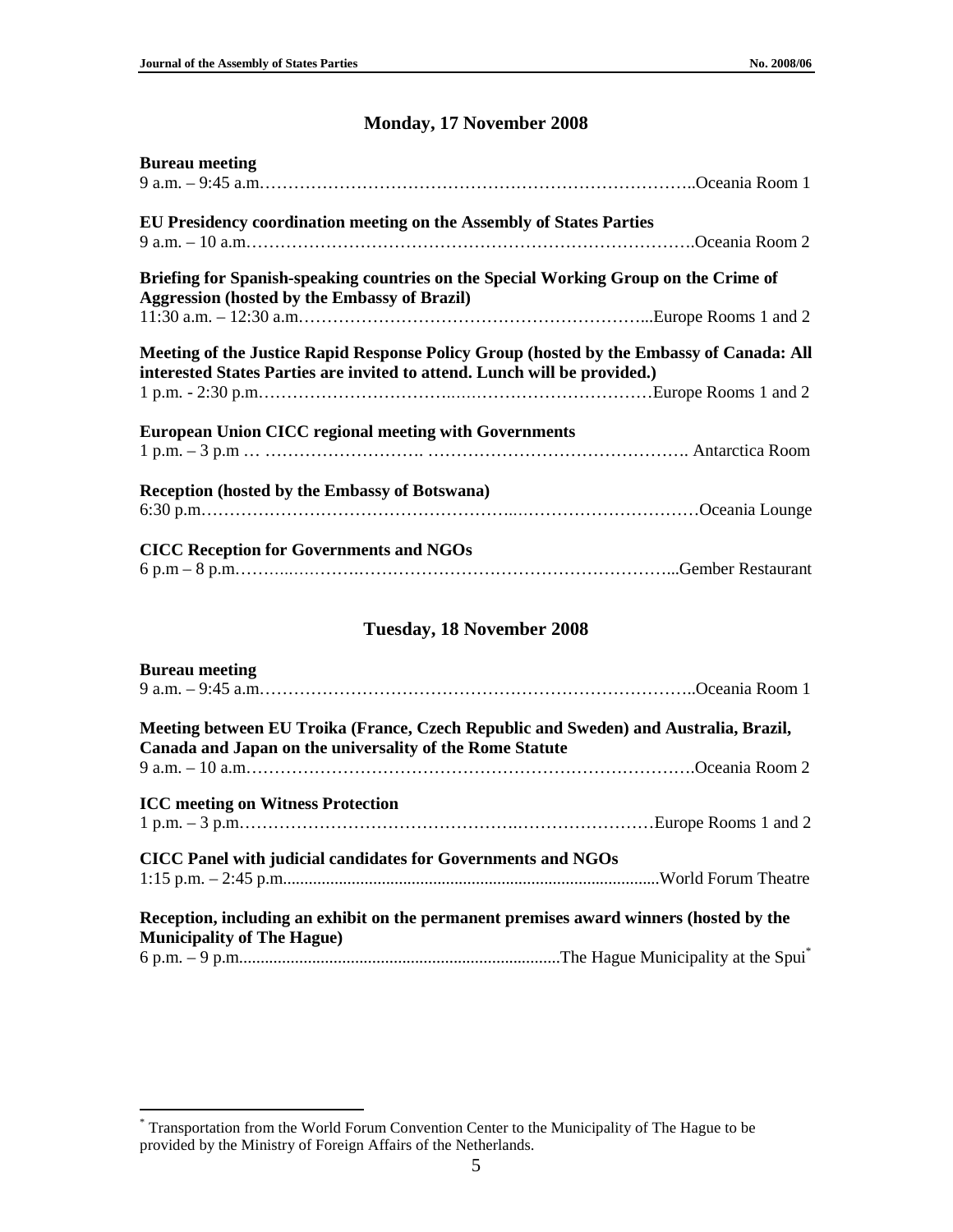# **Wednesday, 19 November 2008**

| <b>Bureau meeting</b>                                                                                                                                           |  |  |
|-----------------------------------------------------------------------------------------------------------------------------------------------------------------|--|--|
| EU Presidency coordination meeting on the Assembly of States Parties                                                                                            |  |  |
| Informal consultations on permanent premises                                                                                                                    |  |  |
| CICC meeting for Governments and NGOs on article 16: Legal and Political Implications                                                                           |  |  |
| Launch of "The African Guide to International Criminal Justice" and reception (hosted by<br>the Embassy of South Africa and The Institute for Security Studies) |  |  |
|                                                                                                                                                                 |  |  |
| Thursday, 20 November 2008                                                                                                                                      |  |  |
| <b>Bureau meeting</b>                                                                                                                                           |  |  |
| Launch of Human Rights Watch report in French "Courting History; the Landmark ICC                                                                               |  |  |
| <b>First Years"</b>                                                                                                                                             |  |  |
| <b>Outreach activities of the International Criminal Court</b>                                                                                                  |  |  |
| CICC Panel on the situation countries for Governments and NGOs                                                                                                  |  |  |
| Briefing on the Trust Fund for Victims (hosted by the Embassies of Canada and Jordan on                                                                         |  |  |
| behalf of the Friends of the ICC)                                                                                                                               |  |  |
| Reception (hosted by the Permanent Representative of Belgium to the International<br><b>Organizations in The Hague)</b>                                         |  |  |
|                                                                                                                                                                 |  |  |
| Friday, 21 November 2008                                                                                                                                        |  |  |
| <b>Bureau</b> meeting                                                                                                                                           |  |  |

| EU Presidency coordination meeting on the Assembly of States Parties |  |
|----------------------------------------------------------------------|--|
|                                                                      |  |